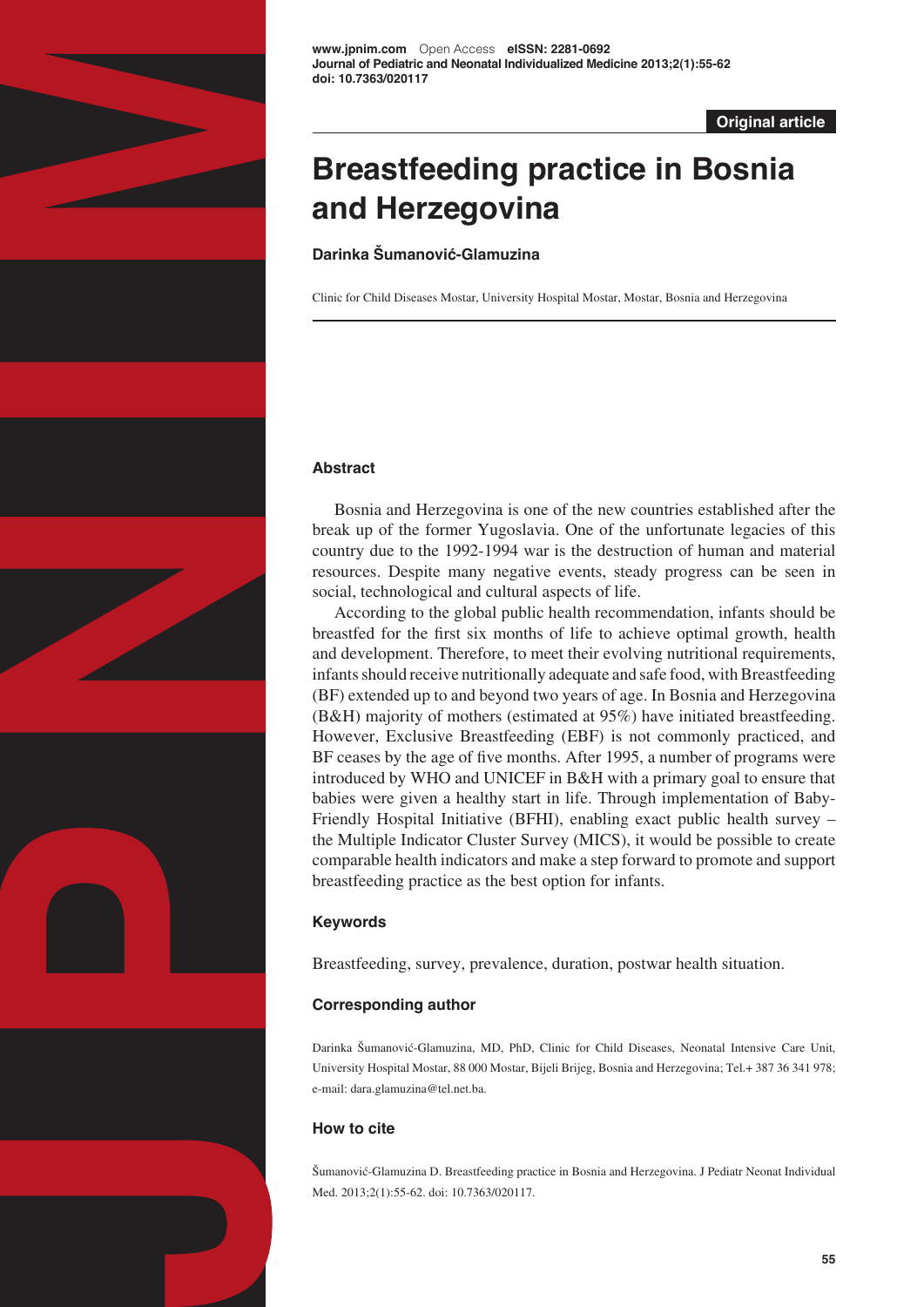## **Introduction**

Bosnia and Herzegovina, country formed after the break up of the former Yugoslavia, is situated in the southeastern part of Europe, i.e. in the western part of the Balkans peninsula. Its present establishment is a result of 1995 Dayton Accords, following the 1992-1995 war. War and postwar periods were marked with significant demographic movements. Prewar health care was relatively well organized: free health insurance for all segments of population, with children specially protected as the most vulnerable group in society.

Such good practices have been used up to date, despite the country's unsafe socioeconomic development, and severe political, economic and socio-cultural transition. Former Republic of Bosnia and Herzegovina, as a part of ex Yugoslavia, has been transformed into the State of Bosnia and Herzegovina, consisting of two entities: Federation of Bosnia and Herzegovina (F B&H) and Republika Srpska (RS), with a total area of 51,197 km<sup>2</sup>. Administrative structure is very complex, comprising ten Cantons and District of Brčko. Health services are legally guaranteed by the entity forms of insurance. Demographic profile reports on the total population of 3,760,000 (2010 est.), 49% being urban population, 8.47/1,000 infant mortality rate (2012 est.), 8/100,000 (2010) maternal mortality rate. Birth rate is estimated at 8.89 births/1,000 population (2012). Population growth rate is -0.003% (2011 est.) [1].

Percentage of population using improved drinking water sources was 99% (2008). Coverage of antenatal care (by doctor, nurse or midwife) is high, with all women receiving antenatal care at least once during the pregnancy (99%). Overall, 99% of births were delivered by skilled personnel and almost all were delivered in health care institutions. 99% percent of newborns were weighted at birth; around 5% estimated to have been born with birth weight below 2,500 grams [1].

## **Survey on breastfeeding practice**

In B&H back in the 1980s, before the war, a tendency of abandoning breastfeeding practice and a "silent" introduction of milk food supplements were noted. At the same time, an easy adoption of milk formula by mothers and remarkable conformity of health care professionals were rather emphasized. Aggressive promotion of infant formula producers was a constant practice during last decades.

After an initiation of Global Initiative for Breastfeeding by UNICEF and WHO [2], Initiative for Implementing of International Code of Marketing of Breast Milk Substitutes in 1981 [3], Innocenti Declaration in 1990 [4], Bosnia and Herzegovina also started changing the perception of breastfeeding as an optimal form of infant feeding not only for children, but for women's health too [5, 6]. Despite the fact that the damage is already done, there is positive experience of generations of pediatricians who have, since the 1980s, been slowly increasing a breastfeeding rate in the whole of the former Yugoslavia. Even in the country devastated and discouraged in the terrible war, health care professionals advised mothers and promoted breast milk as optimal infant food. This was, however, provided in a voluntary and enthusiastic manner, neither systematically, nor as a national and global strategy.

During the war some surveys on child health and nutrition were carried out by UNICEF and WHO in Sarajevo, Mostar, Tuzla, Zenica and Bihać. Consequently, certain data on breastfeeding rates and practice were available early in the war and were widely disseminated to government and international agencies, including Non Government Organizations (NGOs) [7]. Since 1993 UNICEF and WHO in cooperation with Ministries of Health have encouraged health professionals to an action for the promotion of breastfeeding throughout Bosnia and Herzegovina. A number of training seminars have been arranged and implemented throughout a campaign which resulted in the increase of breastfeeding rates [8].

A 1995 Baby Friendly Hospitals Initiative (BFHI) in B&H, supported by UNICEF and WHO turned into a national program to support, promote and help breastfeeding practice [9]. International Baby-Food Action Network (IBFAN) supported "Association for breastfeeding promotion" as a Non Government Organization (NGO). This Organization initiated a survey in 1997 to investigate the breastfeeding rate in six cities of the Federation of B&H (Sarajevo, Zenica, Mostar, Livno, Bihać, Goražde) [10].

In cooperation with UNICEF and Institute for Public Health F B&H a Project "Breastfeeding in F B&H" was initiated and performed according to the methodology and health indicators adopted from WHO and UNICEF [11].

In accordance with the Millennium Declaration (2000) [12] and the Plan of Action of World Fit for Children (2002) [13], a Program for monitoring the situation of children and women in Bosnia and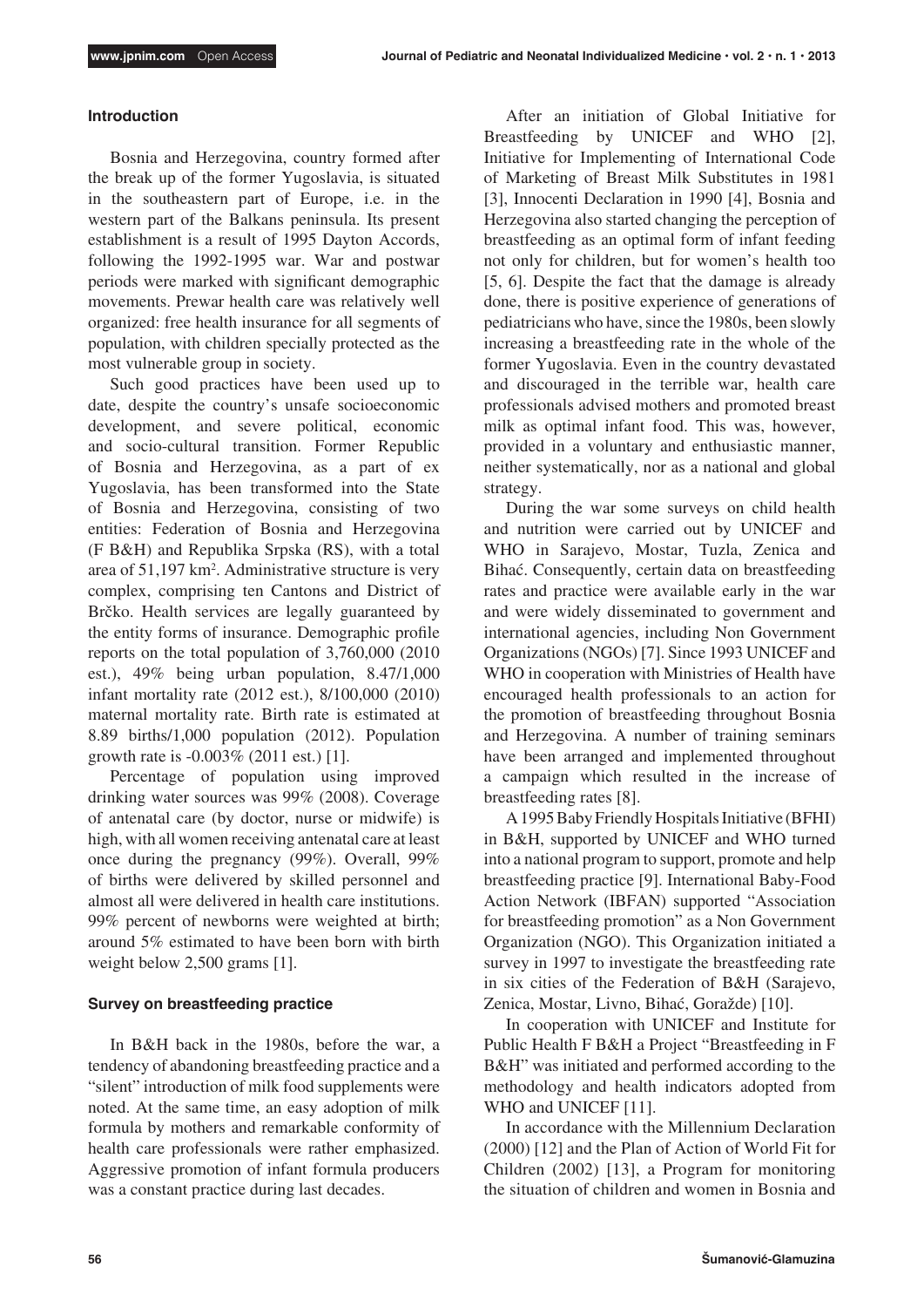Herzegovina was started. The Multiple Indicator Survey (MICS) was originally developed in response to the World Summit for Children to measure progress towards an internationally agreed set of mid-decade goals. The sample for the F B&H MICS was designated as part of state level MICS, to provide estimates of health indicators at the entity level. The first round was conducted around 1995 in more than 60 countries. It has been a state source for monitoring the Millennium Development Goals (MDG) with 21 MDG indicators (particularly related to health, education and mortalities). From February 2013 there is available data on the MICS 4 (Multiple Indicator Cluster Survey-4) [14].

Also, big effort was made with Baby Friendly Hospital Initiative (BFHI). It began in 1995 and out of a total of 40 maternity wards in B&H, 55% of them (22 wards) were certified as "Baby Friendly" [15].

At that time, appropriate definitions were adopted from WHO [16]:

**Exclusive Breastfeeding (EBF)**: The practice of feeding breast milk only, including expressed breast milk, excluding water, other liquids, breast milk substitutes and solid foods. Vitamin drops, minerals, oral rehydrating solution (ORS) and medicines may be given.

**Predominant Breastfeeding (PBF)**: The practice of feeding breast milk only as predominant milk source. Water, sugar water, juices, ritual fluids, vitamin drops, ORS and medicines may be given.

**Partial Breastfeeding (PaBF)**: Practice of breastfeeding only in addition to food or liquids including non-human milk and formula.

**Any Breastfeeding (ABF)**: Includes exclusive breastfeeding, predominant breastfeeding and partial breastfeeding.

**Continued Breastfeeding (CBF)**: Proportion of infants 12-15 months and 20-23 months who are breastfed.

**Timely Complementary Feeding (TCF)**: Proportion of infants 6-9 months fed with breast milk and complementary food.

**Adequately Fed infants (AF)**: Proportion of infants 0-11 months who are properly fed (i.e. 0-5 months EBF, 6-11 months: BF+ solid/semisolid foods, appropriate number of times).

# **Breastfeeding practice during the observed time**

Before the war no analyses were done on infants' nutritional status at the state level.

*First Nutritional Study (partial)* was done by WHO during 1994 as a pilot project. It showed that only 5% infants under 4 months were exclusively breastfed. There was a common practice in B&H of giving tea, sugar-water and juice early in first months, with bottle  $(42\%)$ ; at that time,  $25\%$ mothers did not practice breastfeeding [10].

*Second comprehensive analysis* was taken in F B&H in 1997 [10]. It was organized by NGO (Association for breastfeeding promotion) in six cities in F B&H on 892 infants at the age 12-18 months. Main results were the following:

- 9.7% infants less than 6 months of age were exclusively breastfed;
- 64.3% were predominantly breastfed;
- 8.5% infants were continuously breastfed for 12-18 months. Tea and sugar water were given to almost all infants (90.3%) up to three months of age. To 28% of infants substitution food (milk formula) was given up to three months, and to 15% of them up to six months of age. 6% of infants up to three months, and 27% of infants up to six months were given cow milk.

*Third comprehensive analysis* (1999) [11] in F B&H was performed on 469 mother-infant pairs under 5 years of age:

- 8.1% infants below the age of 4 months were exclusively breastfed;
- 5.5% of infants below the age of 6 months were exclusively breastfed;
- • 77.3% infants were predominantly breastfed during the age of 6 months;
- 37.1% of infants from 7-12 months old were partially breastfed;
- • 40.7% infants were continuously breastfed during the first 12 months of age;
- 9.0% if infants were continuously breastfed during 24 months of age.

As the reason of weaning breastfeeding, 38.6% mothers stated that "there was not enough milk". Analyzing complementary milk substitutes in the period 7-12 months of age, it was found that in 12.7% infants industrial milk formula was given, in 7.7% of them formula and cow milk were given, in 27.5% of infants cow milk or goat milk were given. Very early (0-6 months) mothers used to give tea, water and juice (71%).

*In 2006 in F B& H Multiple Indicator Survey 3 (MICS 3) was done* [17]: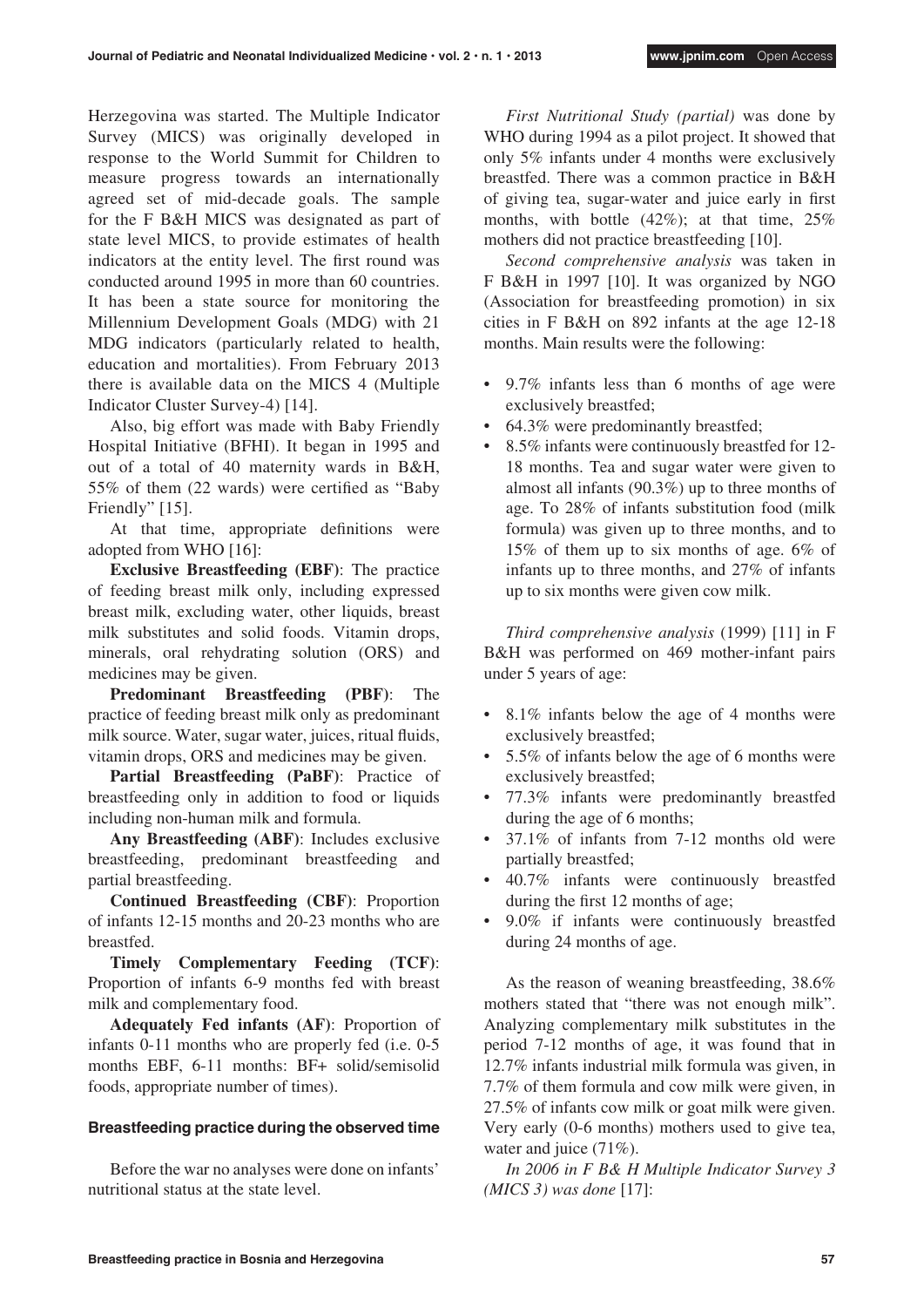- 51% of mothers initiated breastfeeding under first hour after delivery;
- • rate of EBF under 6 months of infant age was 21.8%;
- rate of PBF was 43%:
- rate of CBF from 12-15 months was  $33.8\%$ ;
- rate of CBF from 20-23 months was  $13.1\%$ ;
- rate of TCF was  $19.2\%$ ;
- rate of AF infants was  $19.5\%$ .

The same research was done in Republika Srpska:

- 71% of mothers initiated breastfeeding under first hour after delivery;
- the rate of EBF was  $7.6\%$ ;
- the rate of PBF was  $10\%$ ;
- the rate of CBF from 12-15 months was  $11.0\%$ ;
- the rate of CBF from 20-23 months was  $5.0\%$ ;
- the rate of TCF was  $43.2\%$ :
- the rate of AF infants was  $22\%$ .

No differences were noted in breastfeeding practice in urban and rural regions of B&H.

*In February 2013, data of MICS 4 (2010-2012)*  [14] analysis with results for the whole country (B&H), were published:

- 42% if infants were breastfed under one hour after birth, and 87% under first day of age;
- the rate of EBF infants was  $15\%$  in F B&H,  $32\%$ in RS;
- the rate of PBF was  $42\%$  in F B&H,  $63\%$  in RS;
- the rate of CBF from 12-15 months was  $12\%$ ;
- the rate of CBF from 20-23 months was  $12\%$ :
- the rate AF infants was  $18\%$ .

Bottle feeding practice of infants was also studied. It is worrying that 80% of infants aged under 24 months were bottle and pacifier fed, and 60% of infants aged under 6 months were bottle fed.

**Fig. 1** presents the evolution rate  $(\%)$  of exclusively breastfed (EBF) children below six months of age during the period 1994-2012. We could conclude: average rate of EBF was slowly increasing from 5% in 1994 to 15% (2012) in F B&H. In Republika Srpska, significantly higher increase was noted (from 7.6% to 32%). **Fig. 2** presents the ratio (%) of predominant breastfeeding (PBF) through the observed time (1994- 2012) in F B&H and in Republika Srpska (RS).

**Tab. 1** presents some of available data on infant feeding practice (1994-2012) in B&H, RS and whole B&H.



**Figure 1.** The rate (%) of Exclusive Breastfeeding (EBF) in Bosnia and Herzegovina (B&H) under six months of age (1994-2012). The rate (%) in Republika Srpska (RS) is also reported.



**Figure 2.** The rate (%) of Predominant Breastfeeding (PBF) in Bosnia and Herzegovina (B&H) under six months of age (1994-2012). The rate (%) in Republika Srpska (RS) is also reported.

## **Reasons for early weaning**

Several analyses studied the reasons for weaning breastfeeding. In a study about infant feeding in F B&H (1997) [11], 51.2% mothers stated "lack of milk" as a reason for weaning BFP. In 17% – mother or baby had a medical problem. Only 1.5% of mothers decided not to breastfeed. Similar results were found in student surveys in the region of Herzegovina.

Some reasons for weaning breastfeeding in F B&H (2002-9) are presented in **Tab. 2**.

## **Attitudes and knowledge about breastfeeding**

The sources of information about advantages of breastfeeding for mothers differ according to the region of B&H. In two student surveys in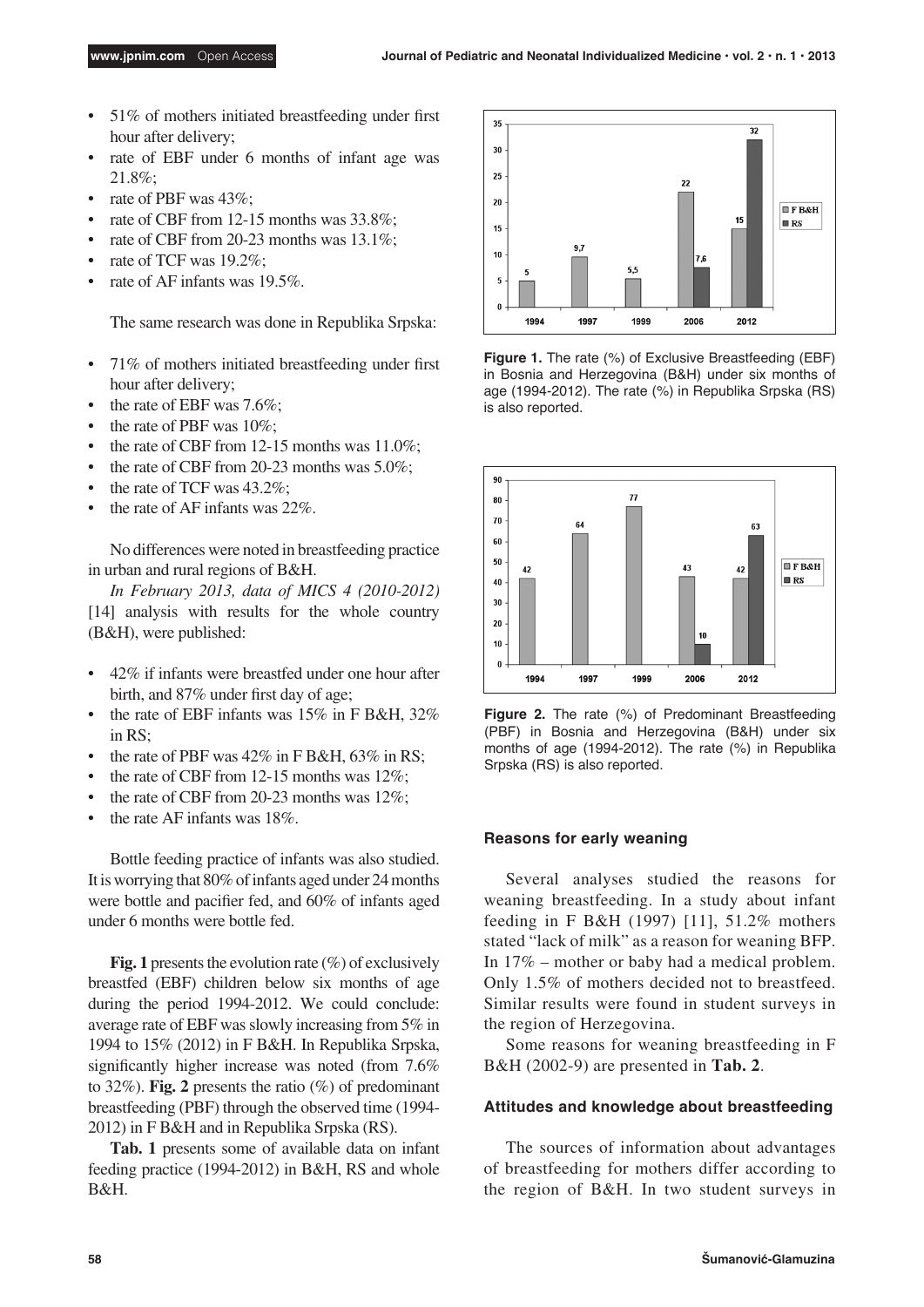Hospital Nova Bila and Mostar Health Center, medical staff provided mothers with significant amount of information. In the Analysis at University Hospital Mostar only 27% mothers received information on nutrition from medical staff, and in high percentage mothers on their own decided on feeding the babies, without special influence (**Tab. 3**). Also, mother's mother is a very important person influencing breastfeeding practice. For example, in one of these analyses (Livno Health Center, 2008) to a question about the type of mother's feeding when she was an infant, 83% of mothers answered that they were breastfed, 8.5% had industrial formula supplement, 1.5% were cow milk fed, and 1.5% were fed with mother's milk and formula.

| Table 1. Some available data on infant feeding practice in B&H (1994-2012). |  |
|-----------------------------------------------------------------------------|--|
|-----------------------------------------------------------------------------|--|

|            | <b>WHO Nutritional</b><br>Study, F B&H,<br>1994 | Study on<br>breastfeeding<br>practice in infants in<br>F B&H, 1997 | <b>Project "Breast-</b><br>feeding in F B&H",<br>1999 | MICS 3,<br><b>B&amp;H,</b><br>2006 | MICS 4,<br><b>B&amp;H,</b><br>2012 |
|------------|-------------------------------------------------|--------------------------------------------------------------------|-------------------------------------------------------|------------------------------------|------------------------------------|
| <b>EBF</b> | 5%                                              | 9.7%                                                               | 5.5%                                                  | 21.8% (F B&H)<br>7.6% (RS)         | 15% (F B&H)<br>32% (RS)            |
| <b>PBF</b> | 42%                                             | 64.3%                                                              | 77.3%                                                 | 43% (F B&H)<br>10% (RS)            | 42% (F B&H)<br>63% (RS)            |
| PaBF       | 28%                                             | $\overline{\phantom{0}}$                                           | 37%                                                   | -                                  |                                    |
| <b>CBF</b> | $\overline{\phantom{0}}$                        | 8.5%                                                               | 9%                                                    | $25.7\%$ <sup>a</sup>              | $12%$ <sup>a</sup>                 |
| <b>TCF</b> | $\overline{\phantom{m}}$                        | $\overline{\phantom{0}}$                                           | 40.7%                                                 | $33.6\%$ <sup>a</sup>              | $35.8%$ <sup>a</sup>               |
| <b>AF</b>  | $\overline{\phantom{0}}$                        | $\overline{\phantom{0}}$                                           | $\overline{\phantom{0}}$                              | $20.4\%$ <sup>a</sup>              | 18.2% <sup>a</sup>                 |

EBF: Exclusive Breastfeeding; PBF: Predominant Breastfeeding; PaBF: Partial Breastfeeding; CBF: Continued Breastfeeding; TCF: Timely Complementary Feeding; AF: Adequately Fed.

a Approximate values for whole B&H.

| <b>Table 2.</b> Some reasons for weaning breastfeeding in F B&H (2002-9). |  |  |
|---------------------------------------------------------------------------|--|--|
|---------------------------------------------------------------------------|--|--|

| <b>Reasons</b>           | <b>Survey in F</b><br><b>B&amp;H.</b><br>1997, 892<br>mothers | Survey in F<br><b>B&amp;H,</b><br>1999, 469<br>mothers | <b>Survey in Nova</b><br>Bila, 2002-3,<br>1395 mothers | Survey in<br><b>Mostar, 2002,</b><br><b>Health Center,</b><br>95 mothers | Survey in<br><b>Mostar, 2003,</b><br><b>University</b><br>Hospital, 326<br>mothers <sup>*</sup> | <b>Survey in</b><br>Livno, 2009,<br><b>Health Center,</b><br>155 mothers |
|--------------------------|---------------------------------------------------------------|--------------------------------------------------------|--------------------------------------------------------|--------------------------------------------------------------------------|-------------------------------------------------------------------------------------------------|--------------------------------------------------------------------------|
| Lack of breast<br>milk   | 51.2%                                                         | 38.6%                                                  | 64%                                                    | 68.4%                                                                    | 68.0%                                                                                           | 37%                                                                      |
| <b>Mother's illness</b>  | 17%                                                           | 10.9%                                                  | 7.2%                                                   | 5.2%                                                                     | 9.0%                                                                                            | 15%                                                                      |
| Infant's illness         |                                                               | 4.3%                                                   | 5.6%                                                   | 7.3%                                                                     | 3.5%                                                                                            |                                                                          |
| <b>Personal decision</b> | 1.5%                                                          | 23.1%                                                  | 14.5%                                                  | 12.6%                                                                    | 4.0%                                                                                            | 48%                                                                      |
| <b>Return to work</b>    | No data                                                       | No data                                                | 8.6%                                                   | 6.3%                                                                     | 1.5%                                                                                            | No data                                                                  |

\* Šimić at all. [18]

**Table 3.** Information on breastfeeding in F B&H.

| The source of<br>information | <b>Survey in Nova Bila,</b><br>2002-2003,<br>1395 mothers | <b>Survey in Mostar Health</b><br>Center, 2002, 95 mothers | <b>Survey in University</b><br><b>Hospital Mostar 2003,</b><br>326 mothers | <b>Survey in Livno, Health</b><br>Center, 2008, 155<br>mothers |
|------------------------------|-----------------------------------------------------------|------------------------------------------------------------|----------------------------------------------------------------------------|----------------------------------------------------------------|
| <b>Medical staff</b>         | 64%                                                       | 66.3%                                                      | 27%                                                                        |                                                                |
| <b>Media</b>                 | 9%                                                        | 9.4%                                                       | 21%                                                                        | 33%                                                            |
| Grandmother                  | 16.4%                                                     | 16.8%                                                      | 17%                                                                        | 61%                                                            |
| <b>Husband</b>               | -                                                         |                                                            | 6%                                                                         | 1%                                                             |
| <b>Husband</b>               | 6.6%                                                      | 2.1%                                                       | 2%                                                                         | 5%                                                             |
| <b>None</b>                  | 4%                                                        | 4.2%                                                       | 30%                                                                        |                                                                |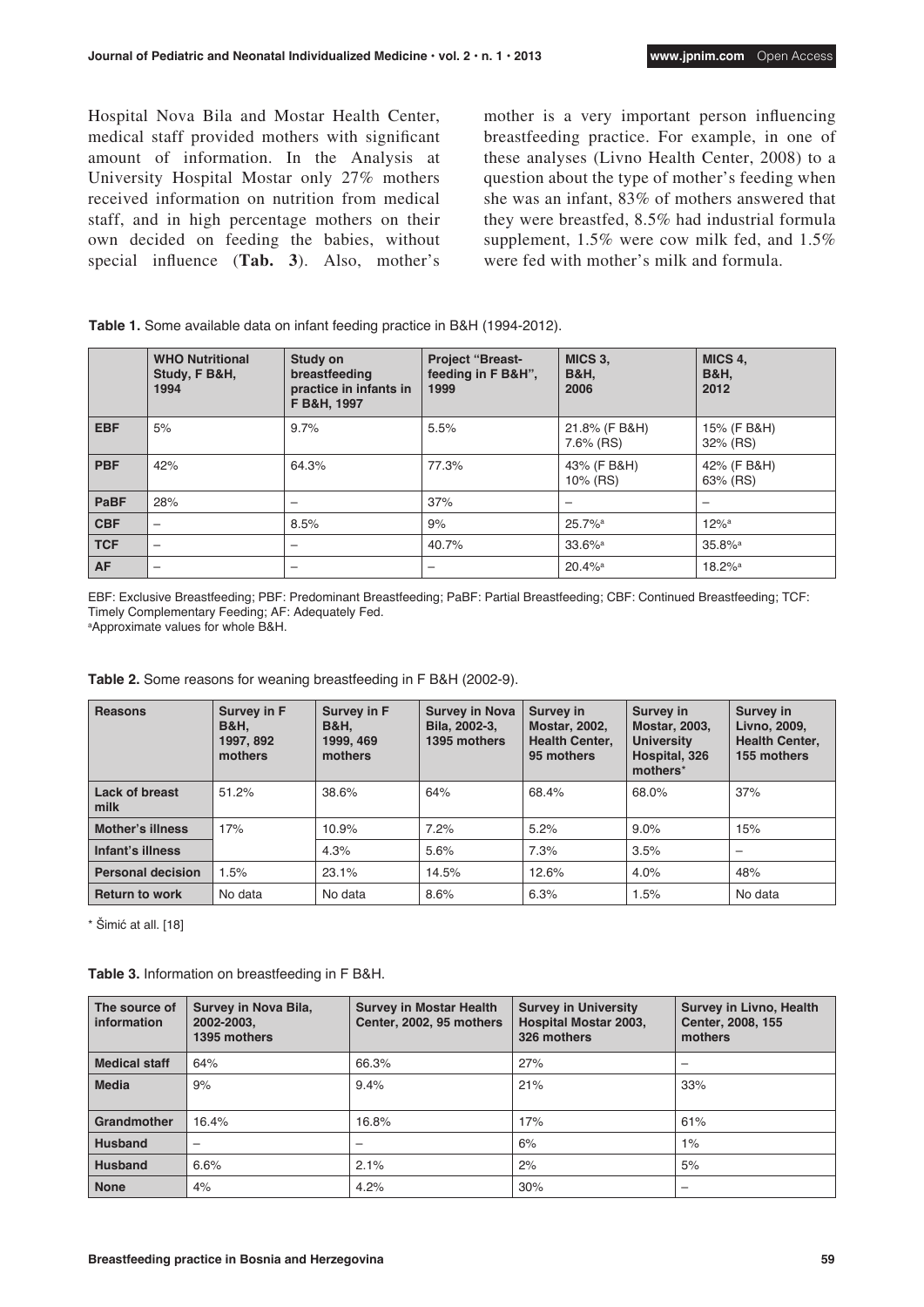## **Discussion**

Promotion of breastfeeding practice in Bosnia and Herzegovina had two evolutionary stages:

- 1. before the war (before 1992);
- 2. after the war (1995).

Before the war there were no population studies about breastfeeding practice. Promotion of breastfeeding was a part of individual voluntary action of some medical workers or medical institutions. First population survey in the new country was done under WHO and UNICEF supervision and support in 1993/4 (during the war).

It was concluded that the rate of exclusive breastfeeding is devastatingly low. That is, only 5% of mothers breastfed their children. Sugar water and tea were very early included in feeding practice [10].

Robertson A. et al. achieved similar results in the 1993 research in besieged Sarajevo [8]. It was carried out on resident and refugee mothers: only 6% mothers exclusively breastfed their infants below 4 months of age. The authors pointed out that it was a result of lack of relevant education of health workers. But, from our point of view, it could have been caused by turbulent war situation and unsafe atmosphere resulting in mothers' confusion. Many medical workers were apathetic and tried to survive. In one word, there were a lot of interactive factors influencing breastfeeding practice during the war. The other analysis from the same time (1992-1994) in another part of Sarajevo (Dobrinja) showed that 87% babies were breastfed until 12 months of age. The author concluded it was a result of breastfeeding promotional activities by the UNICEF and other humanitarian organizations in Bosnia and Herzegovina [19]. This is a possible explanation, but, having in mind the situation in Bosnia and Herzegovina, it could be a result of little safer situation in Dobrinja, the part of Sarajevo not besieged at that time.

However, the conclusion of survey done by WHO and UNICEF showed that it was necessary to start with completely new medical and political action in promotion and support of breastfeeding in Bosnia and Herzegovina. As a new country, B&H ratified various international agreements among which UN declaration on the Rights of children. Under special support of WHO, UNICEF and IBFAN, the results achieved in the field of infant nutrition are considered of high human priority.

It is evident that these results could be improved, providing the advance of health and economic situation in the country and stronger efforts in the implementation of Millennium Declaration [2].

Great effort in promotion and support of breastfeeding in Bosnia and Herzegovina was achieved by NGOs. Special enthusiasm was shown by the "Association for breastfeeding promotion" headed by Ms Mira Ademović, MD, pediatrician. NGOs, WHO, UNICEF and IBFAN gave a great impetus to medical workers and a new approach and attitude to breastfeeding practice were encouraged in B&H. The period between 1994-2012 met a significant improvement of exclusive breastfeeding from 5% (1994) to 19% (2012) and predominant breastfeeding from 42% (1994) to 46% (2012) (MICS 3 and 4) [14, 17]. The result of monitoring BF practice differs throughout the Europe, depending on the region. Many European countries experienced a great increase from mid 1980s up to 1997 [20], followed by a period of certain stagnation. It seems that there are many interactive factors influencing infant feeding practice [20-23]. With WHO Global strategy on Infant and Young Child Feeding [24] there is a significant improvement in EBF in South Asia (44%) [25]. Some African countries have a significantly high rate of EBF up to six months after delivery (Nigeria) [22], but in central and eastern Europe, there is the lowest rate of EBF (about 20%) [26]. Nevertheless, Central and Eastern countries made significant improvement doubling the rates from 10% to 20% between 1996 and 2006 [26]. All studies in B&H from 1994-2012 stated very early introduction of tea, sugar water and juice in feeding practice (at 58% by 3 months in 1994; and at 71% in 1999) [10]. Such practice has a bad influence on the rate and duration of EBF. It is clear that better education and the change in the attitude and practice of breastfeeding among medical workers is a priority [24, 27].

Research on the reasons of weaning BF in our studies in B&H showed a higher percentage of mothers whose impression was "lack of milk", similar to the results of other research studies [18, 28-30]. However, a result referring to the source of information may better predict an environmental situation and a total lack of support. Special attention should be paid to the absence of husbands' influence on mothers in our region. This could be explained by prevailing motherhood tradition in infant feeding practice and father's fear of infant feeding problems. This problem should be looked at in more detail in the future. Also, in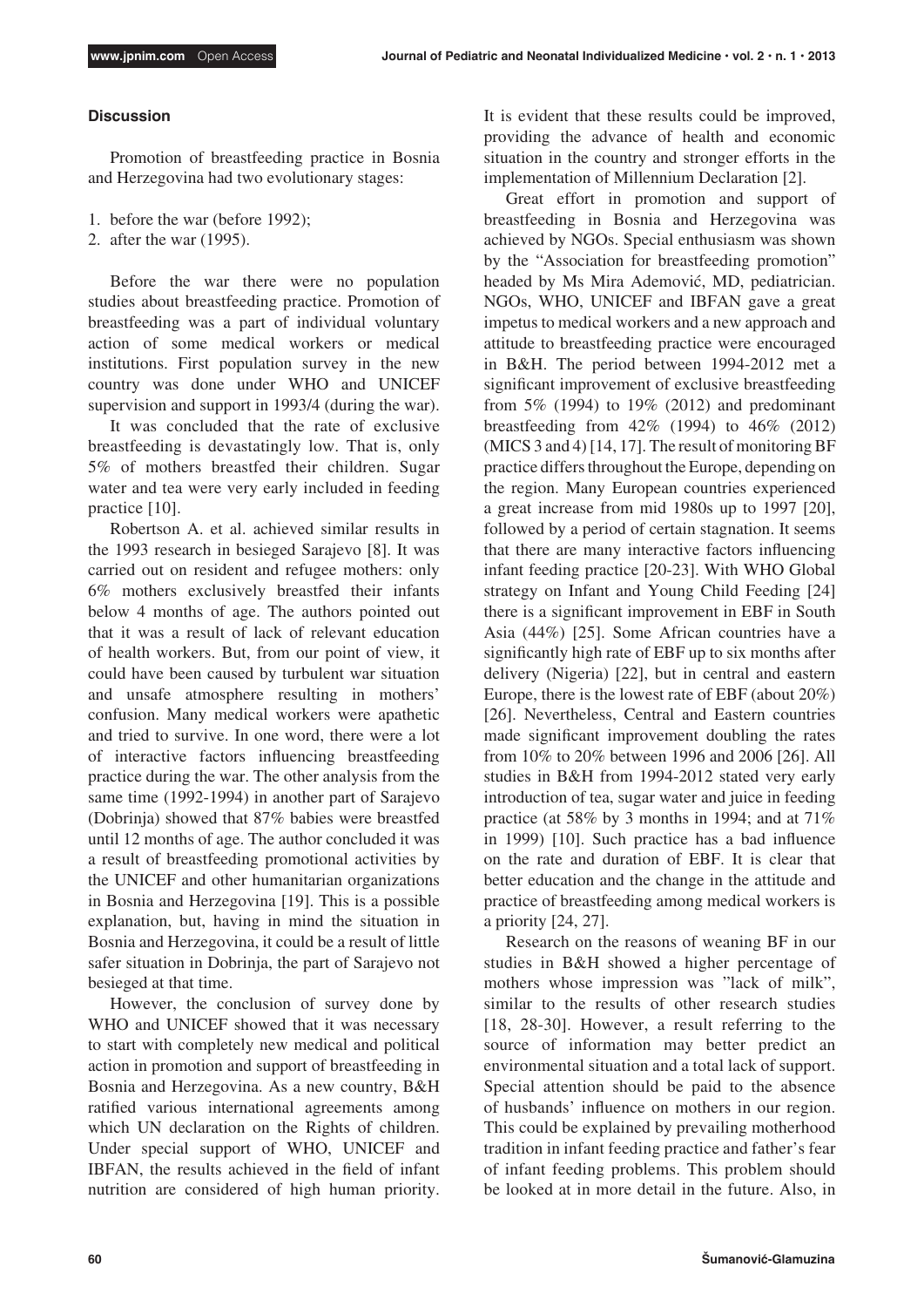some regions of B&H source of information and support about breastfeeding comes with mother's mother help, which is still a part of the experience of transferring knowledge through several generations. This fact could also be a subject of future studies. One student analysis in Mostar (2003) [18] found some concern among medical workers as a source of giving practical information on breastfeeding. After UNICEF action in 1997, there have been no training courses in our country for medical staff to help in the promotion of breastfeeding, except for survey practitioners in MICS analysis. A very good example is the action of "Association for breastfeeding promotion" in Sarajevo which conveyed a clear message during the World's Breastfeeding Week celebration: "There is no adequate substitute for breast milk".

## **Conclusion**

In Bosnia and Herzegovina there has been a slow increase of exclusive breastfeeding practice, from 5% to 19% up to 6 months of age in the last two decades. The aim of future action could be placed on raising the rate of EBF closer to European standards (between 30-40%). For the duration of breastfeeding, B&H is under European standards. There is a need for better training programs for medical workers in new processes of survey, promotion, support and sustainability of breastfeeding practice worldwide. This evidence strongly suggests that there is no adequate substitute for breastfeeding.

#### **Acknowledgment**

Special gratitude goes to Dr Mira Ademović, MD, pediatrician from Sarajevo, president of NGO for breastfeeding promotion in B&H for adequate information about progress in BF practice in B&H, as well as to Dr Irena Jokić, MD from Institute for Public Health F B&H for all information and original data about MICS survey in B&H.

## **Declaration of interest**

The Author declares that there is no conflict of interest.

## **References**

- 1. http://www.unicef.org/infobycountry/bosniaherzegovina\_ statistics.html, last access: March 2013.
- 2. WHO. Global Strategy for Infant and Young Child Feeding. Geneva: World Health Organization, 2003. http://www.who.int/ child-adolescent-health/New-Publications/NUTRITION/gs-iycf. pdf, last access: March 2013.
- 3. World Health Assembly. International Code of Marketing of Breast-milk Substitutes. Geneva: WHO, 1981. http://www.who. int/nutrition/publications/code\_english.pdf, last access: February 2013.
- 4. UNICEF/WHO. Innocenti Declaration. On the Protection, Promotion and Support of Breastfeeding. Florence, 1990. http:// www.unicef.org/programme/breastfeeding/innocenti.htm, last access: February 2013.
- 5. Dewey KG, Heining MJ, Nommsen-Rivers LA. Differences in morbidity between breast-fed and formula-fed infants. J Pediatr. 1995;126:696-702.
- 6. Heining MJ, Dewey KG. Health effects of breast feeding for mothers: a critical review. Nutr Res Rev. 1997;10:35-6.
- 7. Watson F, Robertson A, Filipović A. Letter on infant feeding in Former Yugoslavia. Field Exchange. 1997;2:8. http://fex. ennonline.net/2/letters 2, last access: February 2013.
- 8. Robertson A, Fronczak N, Jaganjac N, Hailey P, Copeland P, Duprat M. Nutrition and infant feeding survey of women and children in Sarajevo during July 1993. Eur J Clin Nutr. 1995;49(Suppl2):S11-6.
- 9. UNICEF CEE/CIS Media centre. Breastfeeding in Bosnia and Herzegovina: the critical start to life. www.unicef.org/ceecis/ media\_4723.html, last access: February 2013.
- 10. Ademović M, Dračić-Purivatra S. [Study on Infant's Breastfeeding practice in F B&H]. [In Bosnian]. Sarajevo: Association for promotion of breastfeeding, 1998.
- 11. Institute for Public Health F B&H. [Project: Breastfeeding in Federation of Bosnia and Herzegovina. Final report]. [In Bosnian]. Sarajevo, 1999.
- 12. United Nations. Millennium Declaration. General Assembly. 2000. www.un.org/millennium/declaration/ares552e.htm, last access: February 2013.
- 13. United Nations, General Assembly. Resolution adopted by the General Assembly. A World fit for Children. 2002. www.unicef. org/specialsession/docs\_new/documents/A-RES-S27-2E.pdf, last access: February 2013.
- 14. Institute for Public Health F B&H. Multiple Indicator Cluster Surveys/MICS 4. Sarajevo, 2013. www.childinfo.org/mics4.html, last access: February 2013.
- 15. UNICEF/WHO. Breastfeeding Management and Promotion in a Baby-Friendly Hospital: an 18-hour course for maternity staff. New York: United Nations Children's Fund, 1993.
- 16. WHO. Part I. Definitions. Indicators for assessing infant and young child feeding practices: conclusions of a consensus meeting held 6-8 November 2007 in Washington, D.C., USA. http://whqlibdoc.who.int/publications/2008/9789241596664\_ eng.pdf, last access: March 2013.
- 17. Institute for Public Health F B&H. Multiple Indicator Cluster Surveys/MICS 3. Sarajevo, 2007. http://www.childinfo.org/ mics3.html, last access: February 2013.
- 18. Šimić T, Šumanović-Glamuzina D, Boranić M, Vukšić I, Boban A. Breastfeeding Practices in Mostar, Bosnia and Herzegovina: Cross-Sectional Self-Report Study. Croat Med J. 2004;45(1):38-43.